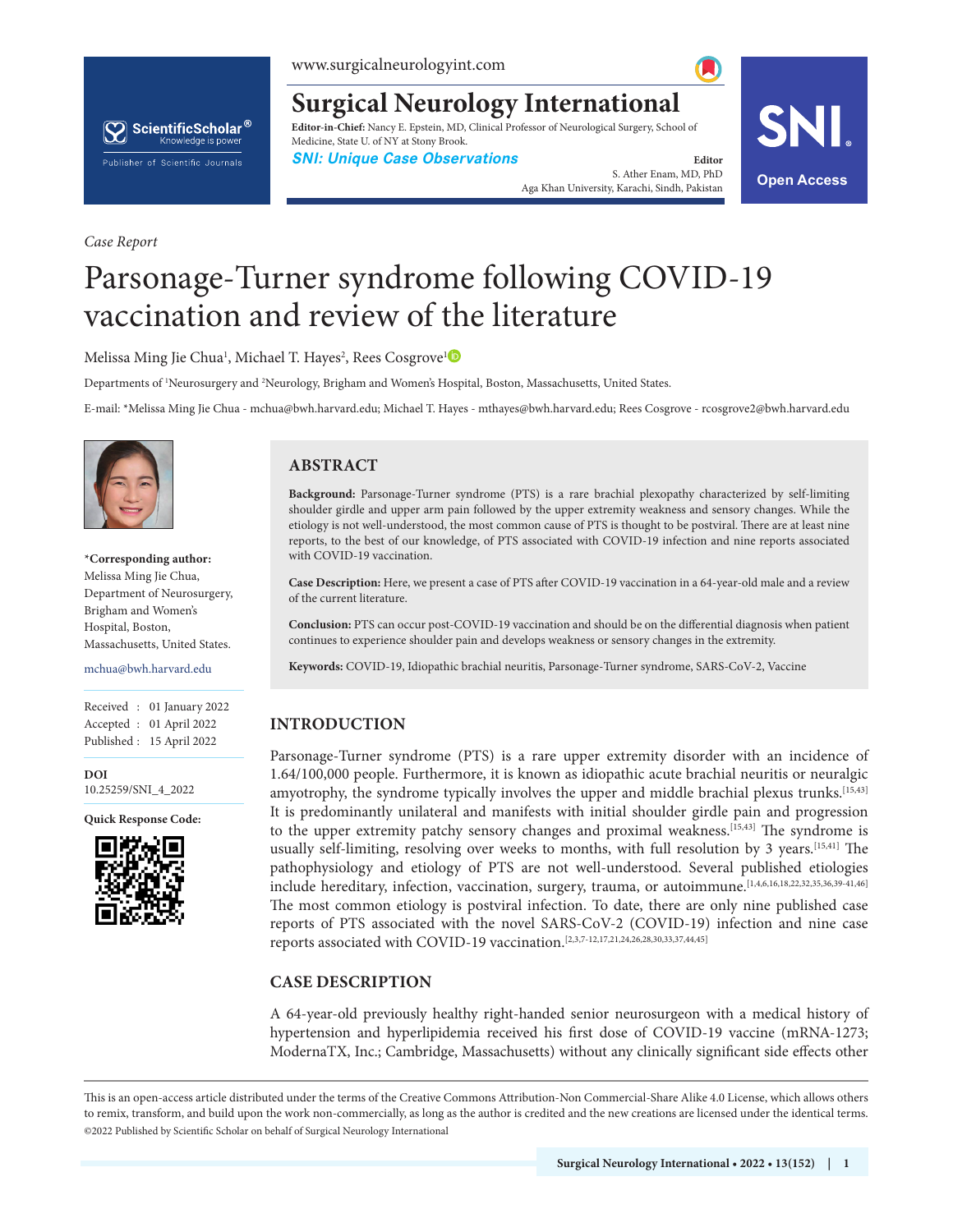than transient malaise and fatigue. After his scheduled second COVID-19 vaccine dose administered again into the left deltoid, he experienced mild shoulder soreness and transient rigors in the first 12–24 h. However, 2 weeks postvaccination, he developed intense, unremitting left shoulder girdle pain with associated muscle tenderness that was not relieved with conservative measures such as stretching, heat, or antiinflammatories (ibuprofen 800 mg Q.I.D.). A week thereafter, he noticed decreased strength and dexterity in the left hand with difficulty opening bottle caps and manipulating small instruments. Within the next few days, he also noted sensory loss with paresthesia and hypoesthesia in the left fourth and fifth digits, as well as on the ulnar aspect of the forearm. His neurologic examination was notable for decreased strength in the left finger extensors (4+/5), particularly in the left fourth and fifth digits, and thenar eminence (4+/5). Reflexes were normal. Sensation was impaired to light touch distally in the left fourth and fifth digits and to a lesser extent in the third digit. Brachial plexitis was suspected and he was started on a steroid taper treatment with prednisone (80 mg/day for 3 days followed by a rapid taper of 20 mg decrease per day to off).

Three weeks after his initial symptom onset, he underwent an electromyogram (EMG) and nerve conduction study (NCS). The right median and right radial sensory nerve action potentials (SNAPs) (unaffected side) had low amplitude, but these were felt to be incidental and related to known prior trauma to that hand. The left median SNAPs were normal, including the lateral and medial antebrachial cutaneous sensory nerves. The left median abductor pollicis brevis compound motor action potentials (CMAPs) were normal as well. The left ulnar SNAP and left ulnar-abductor digiti minimi CMAPs had borderline low amplitude. The left median and ulnar F waves were unremarkable. Needle EMG demonstrated a reduced recruitment pattern in the left extensor indices and left flexor digitorum profundus to digit IV, with increased spontaneous activity in the left first dorsal interosseus. These findings were felt to reflect a mild, patchy, and acute-to-subacute lower trunk brachial plexopathy [Table 1]. Magnetic resonance imaging (MRI) of the left brachial plexus revealed increased short-TI inversion recovery (STIR) signal and increased T2-weighted signal, with mild T1 postcontrast enhancement of the medial left scalene muscles along the inferior brachial plexus consistent with inflammatory changes and intramuscular edema [Figure 1].

Over the course of the next month, there was gradual improvement in finger sensation and strength with near complete resolution by 4 months.

## **DISCUSSION**

PTS is a rare brachial plexopathy famously described by Parsonage and Turner in 1948, but was first reported by

| Table 1: EMG/NCS results.                                                                            |                                                                                        |  |  |  |  |  |
|------------------------------------------------------------------------------------------------------|----------------------------------------------------------------------------------------|--|--|--|--|--|
| <b>Nerve conduction studies</b>                                                                      |                                                                                        |  |  |  |  |  |
| Left median digit II<br>Right median digit II                                                        | Normal SNAP<br>Reduced SNAP amplitude compared<br>to contralateral side (thought to be |  |  |  |  |  |
|                                                                                                      | incidental from known prior trauma).<br>Normal SNAP                                    |  |  |  |  |  |
| Left ulnar digit V<br>Right ulnar digit V                                                            | Normal SNAP                                                                            |  |  |  |  |  |
| Left radial snuffbox                                                                                 | Normal SNAP                                                                            |  |  |  |  |  |
| Right radial snuffbox                                                                                | Reduced SNAP amplitude compared                                                        |  |  |  |  |  |
|                                                                                                      | to contralateral side (thought to be                                                   |  |  |  |  |  |
|                                                                                                      | incidental from known prior trauma).                                                   |  |  |  |  |  |
| Left lateral antebrachial<br>cutaneous                                                               | Normal SNAP                                                                            |  |  |  |  |  |
| Right lateral antebrachial                                                                           | Normal SNAP                                                                            |  |  |  |  |  |
| cutaneous                                                                                            |                                                                                        |  |  |  |  |  |
| Left medial antebrachial                                                                             | Normal SNAP                                                                            |  |  |  |  |  |
| cutaneous                                                                                            |                                                                                        |  |  |  |  |  |
| Right medial                                                                                         | Normal SNAP                                                                            |  |  |  |  |  |
| antebrachial cutaneous                                                                               |                                                                                        |  |  |  |  |  |
| Left median abductor                                                                                 | Normal CMAP                                                                            |  |  |  |  |  |
| pollicis brevis                                                                                      |                                                                                        |  |  |  |  |  |
| Right median abductor<br>pollicis brevis                                                             | Reduced CMAP amplitude compared<br>to contralateral side (thought to be                |  |  |  |  |  |
|                                                                                                      | incidental from known prior trauma).                                                   |  |  |  |  |  |
| Left ulnar abductor                                                                                  | Reduced CMAP amplitude compared                                                        |  |  |  |  |  |
| digiti minimi                                                                                        | to right side. Normal distal latency                                                   |  |  |  |  |  |
|                                                                                                      | and conduction velocity.                                                               |  |  |  |  |  |
| Right ulnar abductor                                                                                 | Normal CMAP                                                                            |  |  |  |  |  |
| digiti minimi                                                                                        |                                                                                        |  |  |  |  |  |
| <b>EMG</b> studies                                                                                   |                                                                                        |  |  |  |  |  |
| Left first dorsal                                                                                    | Increased insertional activity. Normal                                                 |  |  |  |  |  |
| interosseous                                                                                         | recruitment, normal motor unit<br>action potentials.                                   |  |  |  |  |  |
| Left extensor indicis                                                                                | Mildly reduced recruitment. Normal                                                     |  |  |  |  |  |
| proprius                                                                                             | motor unit action potentials.                                                          |  |  |  |  |  |
| Left flexor digitorum                                                                                | Severely reduced recruitment.                                                          |  |  |  |  |  |
| profundus 4                                                                                          | Normal motor unit action potentials.                                                   |  |  |  |  |  |
| Left C8 paraspinal                                                                                   | Normal                                                                                 |  |  |  |  |  |
| muscles                                                                                              |                                                                                        |  |  |  |  |  |
| Left infraspinatus                                                                                   | Normal                                                                                 |  |  |  |  |  |
| Left deltoid                                                                                         | Normal                                                                                 |  |  |  |  |  |
| Left pronator teres<br>Left extensor                                                                 | Normal<br>Normal                                                                       |  |  |  |  |  |
| digitorum communis                                                                                   |                                                                                        |  |  |  |  |  |
|                                                                                                      |                                                                                        |  |  |  |  |  |
| SNAP: Sensory nerve action potential, CMAP: Compound muscle action<br>potential, EMG: Electromyogram |                                                                                        |  |  |  |  |  |

Dreschfeld in 1886.[13,31] It commonly affects males more than females and has been reported in ages ranging from 3 months to 75 years, with peak incidence between the third and seventh decades.[23,27,29,41] PTS commonly presents with acute, diffuse shoulder girdle, and upper arm pain followed by proximal upper extremity weakness, commonly in the muscles innervated by the upper plexus (supraspinatus,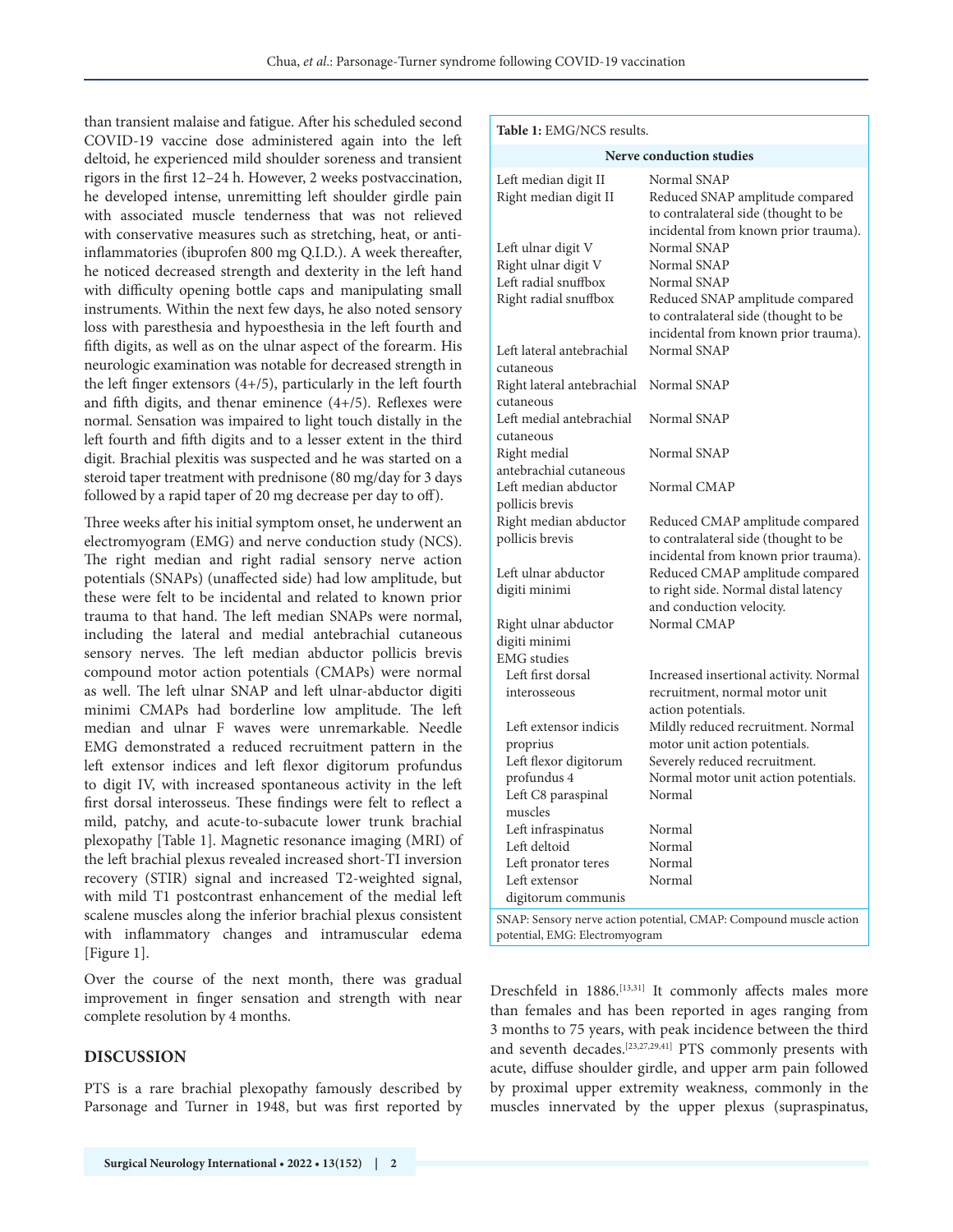| Table 2: Summary of Parsonage-Turner syndrome cases associated with COVID-19 vaccination in the current literature. |    |                |                                            |                                   |                       |                                                                                                                                   |                                                                                                                                                                                                                                                                                            |                                                                    |
|---------------------------------------------------------------------------------------------------------------------|----|----------------|--------------------------------------------|-----------------------------------|-----------------------|-----------------------------------------------------------------------------------------------------------------------------------|--------------------------------------------------------------------------------------------------------------------------------------------------------------------------------------------------------------------------------------------------------------------------------------------|--------------------------------------------------------------------|
| Publication Age Sex                                                                                                 |    |                | Vaccine                                    | Vaccination<br>site               | Affected<br>extremity | <b>MRI</b>                                                                                                                        | <b>EMG/NCS findings</b>                                                                                                                                                                                                                                                                    | <b>Treatment</b>                                                   |
| Diaz-Segarra<br>et al., 2021[12]                                                                                    | 35 | Female         | Pfizer-<br>BioNtech                        | Right<br>deltoid                  | Left upper            | NA                                                                                                                                | Reduced SNAP of<br>lateral antebrachial<br>cutaneous nerve.<br>Active demyelination of<br>peripheral nerves with<br>C5-6 root contributions.                                                                                                                                               | High-dose<br>prednisone                                            |
| Mahajan<br>et al.,<br>2021[28]                                                                                      | 50 | Male           | Pfizer-<br>BioNtech                        | Left deltoid Left upper           |                       | Reported as<br>normal                                                                                                             | Decreased motor unit<br>recruitment in the left<br>first dorsal interosseus,<br>extensor digitorum,<br>extensor indicis, abductor<br>digiti minimi, and flexor<br>carpi ulnaris.                                                                                                           | High-dose<br>prednisone                                            |
| Queler<br>et al.,<br>$2021^{[33]}$                                                                                  | 49 | Male           | Pfizer-<br>BioNtech                        | Right<br>deltoid                  | Left upper            | Abnormal                                                                                                                          | Normal at 9 days post<br>symptom onset. Repeat<br>at 8 weeks with severe<br>denervation and no<br>motor unit recruitment in<br>pronator teres and flexor<br>carpi radialis.                                                                                                                | Prednisone taper                                                   |
| Queler<br>et al.,<br>$2021^{[33]}$                                                                                  | 44 | Male           |                                            | ModernaTX Left deltoid Left upper |                       | Normal at<br>24 days post<br>symptom<br>onset.<br>Abnormal at<br>5 weeks.                                                         | Decreased motor<br>unit recruitment in<br>infraspinatus.                                                                                                                                                                                                                                   | Gabapentin +<br>physical therapy                                   |
| Coffman<br><i>et al.</i> , 2021 <sup>[9]</sup>                                                                      | 66 | Female Pfizer- | BioNtech                                   | Right<br>deltoid                  | Right<br>upper        | NA                                                                                                                                | Mild chronic neuropathic<br>changes in serratus<br>anterior.                                                                                                                                                                                                                               | Physical therapy                                                   |
| Burillo<br>et al.,<br>$2021^{[7]}$                                                                                  | 38 | Male           | AstraZeneca                                | Not<br>reported                   | Left upper            | Mild left<br>subacromial<br>tendinopathy,<br>otherwise<br>reported as<br>normal.                                                  | Decreased action<br>potential amplitude<br>in the left axillary,<br>musculocutaneous,<br>median, and radial<br>nerves. Fibrillations and<br>positive waves in extensor<br>digitorum communis,<br>abductor digiti minimi,<br>first dorsal interosseous,<br>and abductor pollicis<br>brevis. | IV<br>methylprednisolone<br>followed by<br>high-dose<br>prednisone |
| Kim et al.,<br>$2021^{[24]}$                                                                                        | 45 |                | Female AstraZeneca Left deltoid Left lower |                                   |                       | Initial<br>with mild<br>$L4-5$ disc<br>protrusion,<br>otherwise<br>reported<br>as normal.<br>One month<br>post onset<br>abnormal. | Initial NCS normal. Initial<br>EMG with decreased<br>motor unit recruitment.<br>One month post onset<br>with denervation in the<br>left vastus medialis and<br>iliopsoas, decreased<br>motor unit recruitment<br>in the left leg, axonal<br>and demyelinating<br>lumbosacral plexopathy.   | High-dose<br>prednisolone                                          |
| Koh et al.,<br>$2021^{[26]}$                                                                                        | 50 | Male           | Pfizer-<br>BioNtech                        | Right<br>deltoid                  | Right<br>upper        | Abnormal                                                                                                                          | Reported as normal at 10<br>and 31 days post onset.                                                                                                                                                                                                                                        | Corticosteroids                                                    |

*(Contd...)*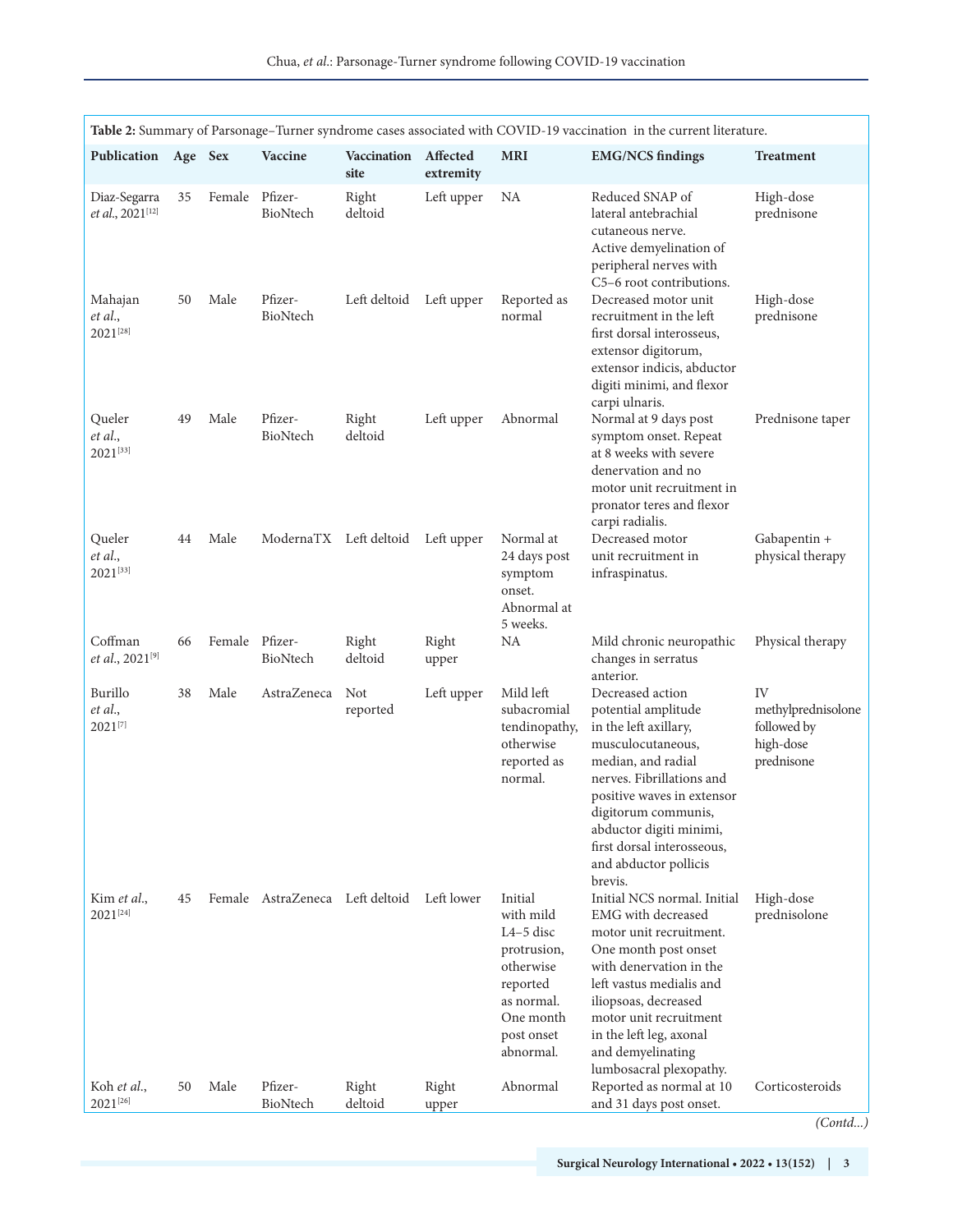| Table 2: (Continued).                                                                  |    |      |                     |                            |                       |            |                                                                                                                                                                                                                                            |                                               |  |  |
|----------------------------------------------------------------------------------------|----|------|---------------------|----------------------------|-----------------------|------------|--------------------------------------------------------------------------------------------------------------------------------------------------------------------------------------------------------------------------------------------|-----------------------------------------------|--|--|
| Publication Age Sex                                                                    |    |      | Vaccine             | <b>Vaccination</b><br>site | Affected<br>extremity | <b>MRI</b> | <b>EMG/NCS findings</b>                                                                                                                                                                                                                    | <b>Treatment</b>                              |  |  |
| Koh et al.,<br>$2021^{[26]}$                                                           | 44 | Male | Pfizer-<br>BioNtech | Left deltoid               | Right<br>upper        | Abnormal   | Brachial plexus lower<br>trunk involvement.                                                                                                                                                                                                | Not reported,<br>did not receive<br>steroids. |  |  |
| Koh et al.,<br>$2021^{[26]}$                                                           | 58 | Male | ModernaTX           | Left deltoid               | Left upper            | Abnormal   | Brachial plexus lower<br>trunk involvement.                                                                                                                                                                                                | Corticosteroids                               |  |  |
| Vitturi<br>et al.,<br>$2021^{[45]}$                                                    | 51 | Male | AstraZeneca         | Left deltoid               | Left upper            | NA         | Reinnervation of deltoid,<br>biceps brachii, triceps<br>brachii, infraspinatus,<br>extensor pollicis longus,<br>extensor pollicis brevis,<br>first interosseous.<br>Decreased action potential<br>amplitude of the left<br>axillary nerve. | NSAID, pregabalin<br>+ physical therapy       |  |  |
| Flikkema<br>and Brossy,<br>$2021^{[17]}$                                               | 43 | Male | Pfizer-<br>BioNtech | Right<br>deltoid           | Right<br>upper        | Abnormal   | <b>NA</b>                                                                                                                                                                                                                                  | NA                                            |  |  |
| EMG: Electromyogram, NCS: Nerve conduction study, SNAP: Sensory nerve action potential |    |      |                     |                            |                       |            |                                                                                                                                                                                                                                            |                                               |  |  |



Figure 1: (a-d) Magnetic resonance imaging of the brachial plexus. T1 precontrast (a), T1 postcontrast (b), T2 (c), and STIR (d) demonstrating increased STIR signal, T2-weighted signal, and mild T1 postcontrast enhancement of the medial left scalene muscles along the inferior brachial plexus consistent with inflammatory changes and intramuscular edema (yellow arrows).

infraspinatus, serratus anterior, deltoid, and biceps).[19] Many patients will go on to develop sensory deficits including paresthesias and hypoesthesia and can also have muscle atrophy. Symptoms are usually self-limited and resolve slowly over several months, with complete resolution in majority of patients at 2–3 years.[19,41,43] Differential diagnosis of PTS includes focal extremity pathologies including subacromial bursitis, facioscapulohumeral dystrophy, adhesive capsulitis, or other nervous pathologies including radiculopathy,

entrapment neuropathies, multifocal motor neuropathy, hereditary neuropathy, and mononeuritis multiplex.<sup>[25,43]</sup>

EMG, NCS, and MRI can help confirm the diagnosis of PTS.<sup>[14,34,38]</sup> Routine NCS can be normal but may have low amplitudes in affected segments; rarely, proximal conduction block can be demonstrated. EMG typically shows signs of denervation and reduced recruitment, at times even in clinically unaffected muscles, MRI is helpful and is evaluating for PTS as it can show diffuse T2-weighted signal changes secondary to denervation and edema of the muscles in the distribution of the affected brachial plexus nerves.[5,20,34] Similarly, in our case, EMG showed evidence of the left lower trunk denervation, supported by MRI findings of edema and inflammation of muscles along the inferior brachial plexus.

There is no consensus on the treatment of PTS, but generally involves conservative measures including analgesia, corticosteroid treatment, and physical therapy.[15] A proposed protocol for corticosteroid treatment is oral prednisone at 1 mg/kg/day for 1–2 weeks followed by a taper to off over an additional 1-2 weeks.<sup>[15,42]</sup>

At the time of writing, there are only nine other published case reports of PTS post-COVID vaccination [Table 2]. Our case is similar in that we find NCS/EMG changes in the affected extremity as well as similar MRI findings. A postulated mechanism of the development of PTS after COVID vaccination could be related to a reactive inflammatory response. Further studies investigating post-COVID vaccination PTS would be helpful in better understanding its pathogenesis. A limitation of a case report such as this includes lack of generalizability and inability to directly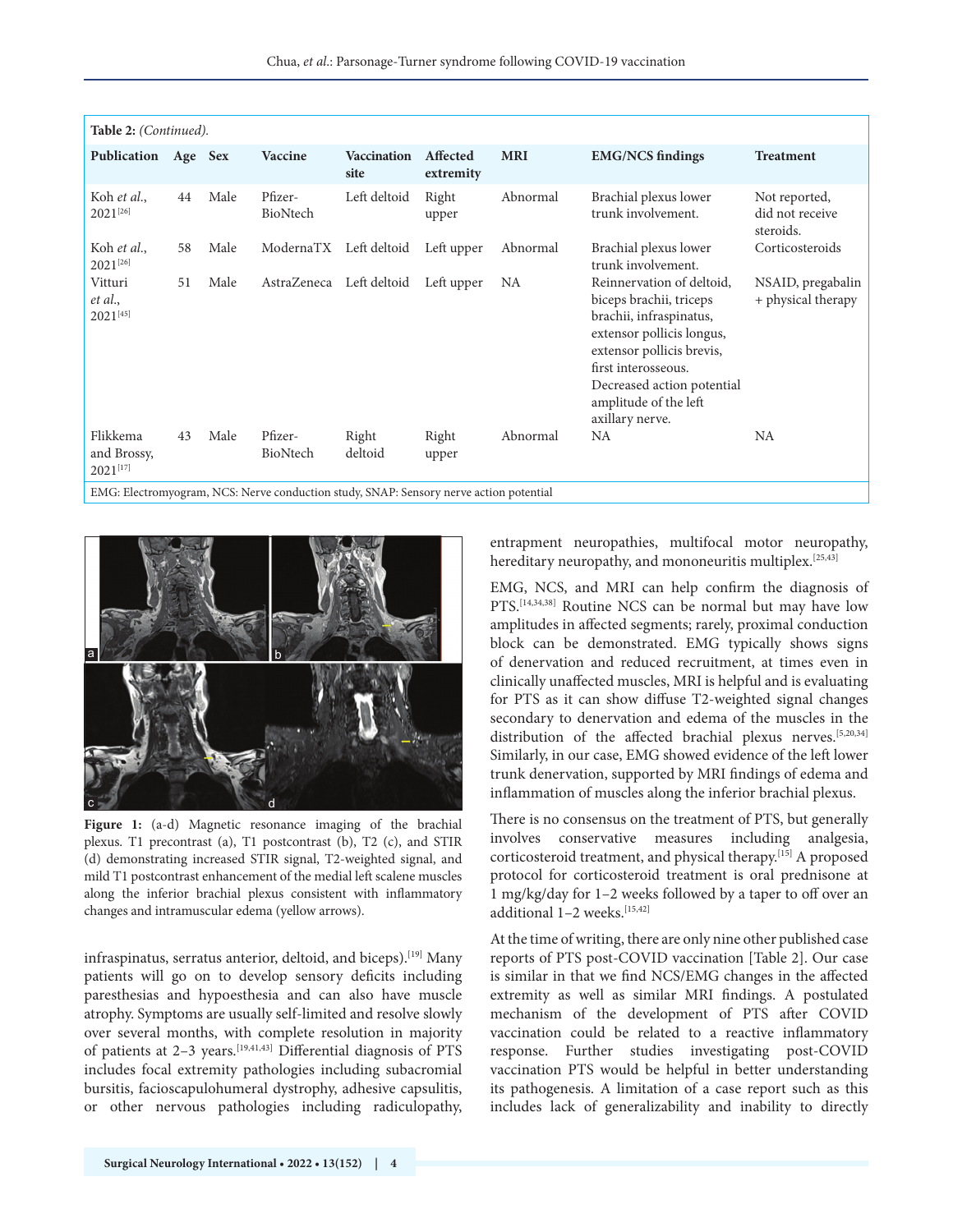determine a cause-and-effect relationship. However, as more case reports arise, we can establish a likely association. Given the limited nature of the course of PTS, the authors still feel that the benefit of the COVID-19 vaccination continues to highly outweigh any associated risks.

### **CONCLUSION**

We present a case of post-COVID-19 vaccination PTS which improved following a corticosteroid taper and conservative measures. This is important as short-term shoulder soreness is a common post-COVID-19 vaccination, however, PTS should be in the differential if a patient continues to experience shoulder pain and develops weakness or sensory changes in the extremity.

#### **Declaration of patient consent**

The authors certify that they have obtained all appropriate patient consent.

#### **Financial support and sponsorship**

Nil.

#### **Conflicts of interest**

There are no conflicts of interest.

#### **REFERENCES**

- 1. Allan SG, Towla HM, Smith CC, Downie AW, Clark JC. Painful brachial plexopathy: An unusual presentation of polyarteritis nodosa. Postgrad Med J 1982;58:311-3.
- 2. Alvarado M, Lin-Miao Y, Carrillo-Arolas M. Parsonage-Turner syndrome post-infection by SARS-CoV-2: A case report. Neurologia (Engl Ed) 2021;36:568-71.
- 3. Alvarez A, Amirianfar E, Mason MC, Huang L, Jose J, Tiu T. Extended neuralgic amyotrophy syndrome in a confirmed COVID-19 patient after intensive care unit and inpatient rehabilitation stay. Am J Phys Med Rehabil 2021;100:733-6.
- 4. Bloch SL, Jarrett MP, Swerdlow M, Grayzel AI. Brachial plexus neuropathy as the initial presentation of systemic lupus erythematosus. Neurology 1979;29:1633-4.
- 5. Bredella MA, Tirman PF, Fritz RC, Wischer TK, Stork A, Genant HK. Denervation syndromes of the shoulder girdle: MR imaging with electrophysiologic correlation. Skeletal Radiol 1999;28:567-72.
- 6. Brown R, O'Callaghan J, Peter N. Parsonage Turner syndrome caused by *Staphylococcus aureus* spondylodiscitis. BMJ Case Rep 2020;13:e233073.
- 7. Burillo JA, Martínez CL, Arguedas CG, Pueyo FJ. Amyotrophic neuralgia secondary to Vaxzevri (AstraZeneca) COVID-19 vaccine. Neurologia (Engl Ed) 2021;36:571-2.
- 8. Cacciavillani M, Salvalaggio A, Briani C. Pure sensory neuralgic amyotrophy in COVID-19 infection. Muscle Nerve 2021;63:E7-8.
- 9. Coffman JR, Randolph AC, Somerson JS. Parsonage-Turner syndrome after SARS-CoV-2 BNT162b2 vaccine: A case report. JBJS Case Connect 2021;11:e21.00370.
- 10. Coll C, Tessier M, Vandendries C, Seror P. Neuralgic amyotrophy and COVID-19 infection: 2 cases of spinal accessory nerve palsy. Joint Bone Spine 2021;88:105196.
- 11. Díaz C, Contreras JJ, Muñoz M, Osorio M, Quiroz M, Pizarro R. Parsonage-Turner syndrome association with SARS-CoV-2 infection. JSES Rev Rep Tech 2021;1:252-6.
- 12. Diaz-Segarra N, Edmond A, Gilbert C, Mckay O, Kloepping C, Yonclas P. Painless idiopathic neuralgic amyotrophy after COVID-19 vaccination: A case report. PM R 2021;1-3.
- 13. Dreschfeld J. On some of the rarer forms of muscular atrophies. Brain 1886;9:178-95.
- 14. Feinberg JH, Nguyen ET, Boachie-Adjei K, Gribbin C, Lee SK, Daluiski A, *et al*. The electrodiagnostic natural history of parsonage-turner syndrome. Muscle Nerve 2017;56:737-43.
- 15. Feinberg JH, Radecki J. Parsonage-turner syndrome. HSS J 2010;6:199-205.
- 16. Fibuch EE, Mertz J, Geller B. Postoperative onset of idiopathic brachial neuritis. Anesthesiology 1996;84:455-8.
- 17. Flikkema K, Brossy K. Parsonage-Turner syndrome after COVID-19 vaccination: A case report. JBJS Case Connect 2021;11:e21.00577.
- 18. Fransz DP, Schönhuth CP, Postma TJ, van Royen BJ. Parsonage-Turner syndrome following post-exposure prophylaxis. BMC Musculoskelet Disord 2014;15:265.
- 19. Gonzalez-Alegre P, Recober A, Kelkar P. Idiopathic brachial neuritis. Iowa Orthop J 2002;22:81-5.
- 20. Helms CA, Martinez S, Speer KP. Acute brachial neuritis (Parsonage-Turner syndrome): MR imaging appearance- report of three cases. Radiology 1998;207:255-9.
- 21. Ismail II, Abdelnabi EA, Al-Hashel JY, Alroughani R, Ahmed SF. Neuralgic amyotrophy associated with COVID-19 infection: A case report and review of the literature. Neurol Sci 2021;42:2161-5.
- 22. Jacob JC, Andermann F, Robb JP. Heredofamilial neuritis with brachial predilection. Neurology 1961;11:1025-33.
- 23. James JL, Miles DW. Neuralgic amyotrophy: A clinical and electromyographic study. Br Med J 1966;2:1042-3.
- 24. Kim SI, Seok HY, Yi J, Cho JH. Leg paralysis after AstraZeneca COVID-19 vaccination diagnosed as neuralgic amyotrophy of the lumbosacral plexus: A case report. J Int Med Res 2021;49:3000605211056783.
- 25. Kim TU, Chang MC. Neuralgic amyotrophy: An underrecognized entity. J Int Med Res 2021;49:3000605211006542.
- 26. Koh JS, Goh Y, Tan BY, Hui AC, Hoe RH, Makmur A, *et al*. Neuralgic amyotrophy following COVID-19 mRNA vaccination. QJM 2021;114:503-5.
- 27. Magee KR, Dejong RN. Paralytic brachial neuritis. Discussion of clinical features with review of 23 cases. JAMA 1960;174:1258-62.
- 28. Mahajan S, Zhang F, Mahajan A, Zimnowodzki S. Parsonage Turner syndrome after COVID-19 vaccination. Muscle Nerve 2021;14:58-67.
- 29. Martin WA, Kraft GH. Shoulder girdle neuritis: A clinical and electrophysiological evaluation. Mil Med 1974;139:21-5.
- 30. Mitry MA, Collins LK, Kazam JJ, Kaicker S, Kovanlikaya A.